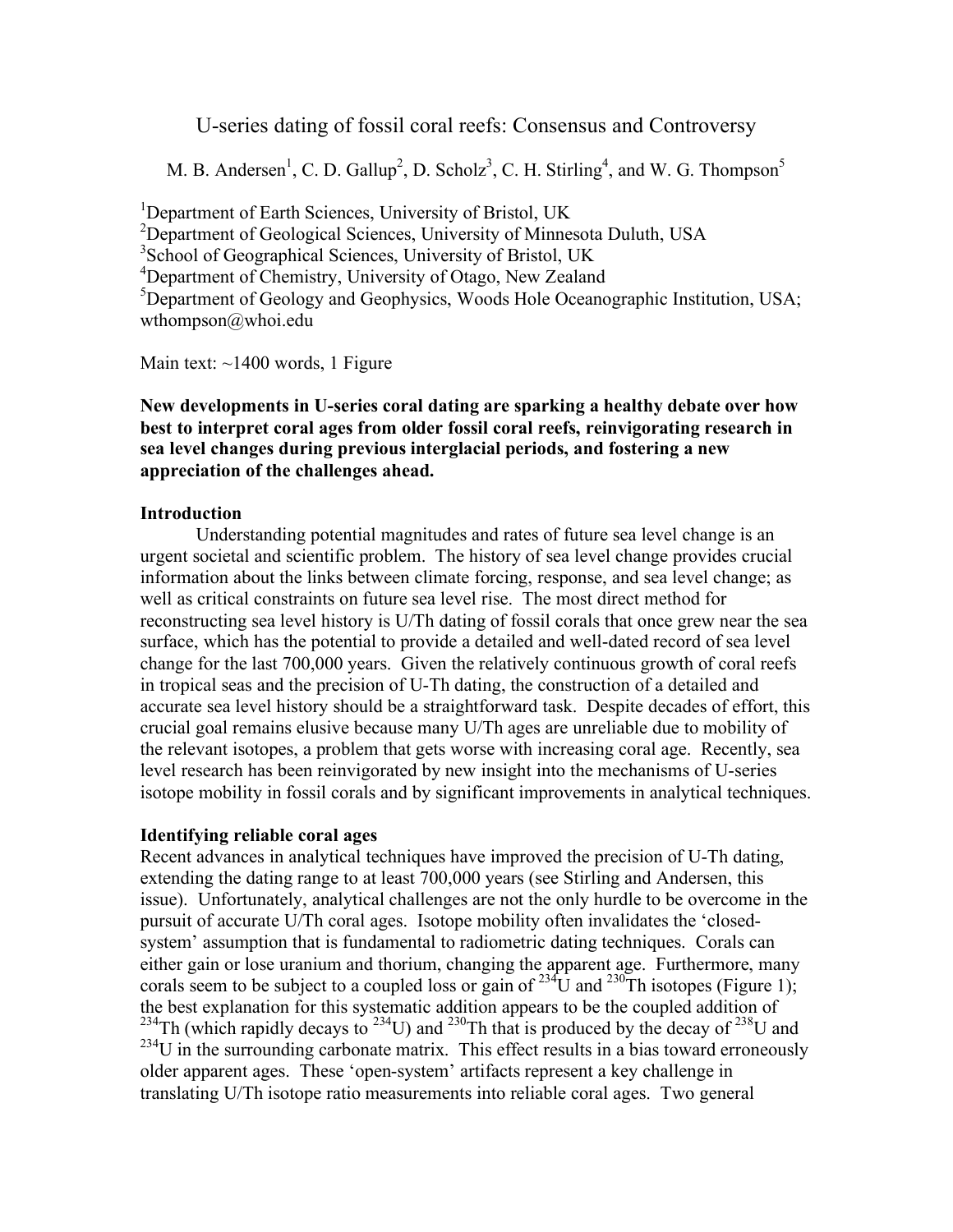strategies are employed to reduce the impact of these artifacts. The 'screening' approach focuses on identifying closed-system corals using criteria such as initial  $^{234}U^{238}U$  and the  $^{231}$ Pa/ $^{235}$ U chronometer (e. g. Gallup et al. 1994), while the 'correction' approach attempts to correct ages for open-system effects (e.g. Thompson et al. 2003; Villemant and Feuillet 2003; Potter et al. 2004; Scholz et al. 2004).

# **Seawater <sup>234</sup> U/ 238 U**

Both screening and correction approaches in U-series coral dating use an assumption about the initial  $^{234}$ U/ $^{238}$ U of the coral, which is most often assumed to be similar to that of modern seawater. The validity of this assumption has some support from modeling of ocean <sup>234</sup>U residence times (Richter and Turekian 1993), and data from aragonitic sediments suggest little evidence of a large long-term change over the last 800,000 years (Henderson 2002). In contrast, there is convincing evidence from initial  $^{234}U/^{238}U$  in corals that ocean  $^{234}$ U/ $^{238}$ U was as much as 7‰ lower during the last glacial period (e.g. Hughen et al. 2004). Although corals are not ideal archives of ocean  $^{234}U/^{238}U$  because of open-system effects, information about past seawater  $^{234}U^{238}U$  may be gleaned from an isotope ratio diagram. The dominant trend, lying for the most part above the closedsystem curve (Figure 1), suggests that most corals appear to have gained both  $^{234}$ U and <sup>230</sup>Th, although the possibility of <sup>234</sup>U and <sup>230</sup>Th loss cannot be rigorously ruled out. Thus, the lower bounds of the data array may indicate the unaltered compositions defining seawater  $^{234}$ U/ $^{238}$ U for a specific time period (e.g. Andersen et al. 2008), regardless of the specific alteration mechanism. For coral dating, any difference between the assumed and actual initial  $^{234}$ U/ $^{238}$ U will produce a systematic offset from the true age for corals selected as 'reliable' using screening criteria, and a similar offset for ages calculated using a correction approach. The sensitivity of ages to assumptions about initial  $^{234}$ U/ $^{238}$ U can be directly assessed. For example, for an age of 125,000 years the sensitivity is about 400 years/‰ so that a difference of 5‰ between assumed and initial  $^{234}$ U/ $^{238}$ U would produce an offset of approximately 2,000 years (e.g. Thompson et al. 2003).

#### **Error estimation and model-dependent sensitivities**

Best practices for propagating measurement uncertainty are fairly well established, so that this source of age error is generally well quantified. However, all approaches to coral dating have inherent assumptions that, if violated, result in an erroneous age. Screened ages are only valid if the system has indeed remained closed. Corrected ages are accurate if and only if the processes producing the anomalies are those assumed by the applied model. If these sources of uncertainty are not addressed, errors will be generally underestimated. For example, the screening approach has traditionally used a range of initial  $^{234}$ U/ $^{238}$ U around the modern seawater value to define 'acceptable' ages. The range of acceptable values chosen is a source of error for the selected ages (Gallup et al. 1994). This uncertainty has an identical scaling to that introduced by the uncertainty in initial seawater <sup>234</sup>U/<sup>238</sup>U (e.g. ~ 0.4 ka/‰ at 125 ka), but is an additional and independent source of error, even if the initial seawater value were perfectly known. This source of error is never included in formal error estimates, and sometimes not mentioned at all in the reporting of screened ages. Another source of potential error for both screened and corrected ages is U or Th gain or loss. For example,  $a \sim 4\%$  loss of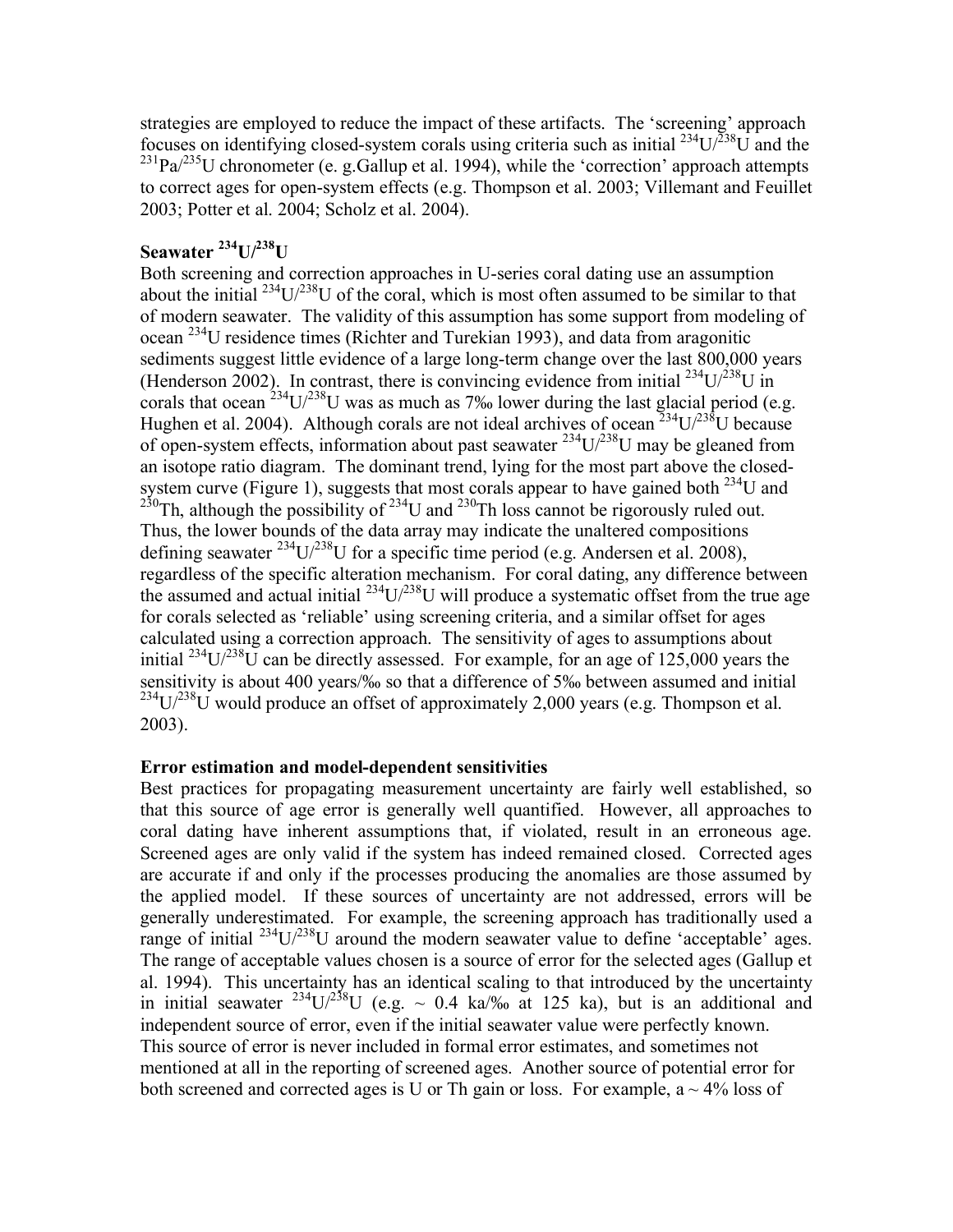uranium from a 125,000 year old coral may produce an age that is 9500 years too old with an acceptable initial  $^{234}U/^{238}U$  of 151‰. Such an extreme example would be readily detected by sample replication and stratigraphic constraints. For screened ages, the potential error is limited by the range of acceptable initial  $^{234}U/^{238}U$  values. The potential error for corrected ages in this scenario is essentially limitless. The impact of opensystem effects can be assessed from the age reproducibility of discrete pieces from the same coral, which all must be the same true age (Scholz and Mangini 2007). While replicate measurements cannot directly address age accuracy, they at least provide a statistical assessment of the best-case uncertainties that are attainable.

#### **Stratigraphic context**

Given the high potential for age artifacts imposed by open-system effects, any independent constraints on true age are very helpful. Fundamental stratigraphic constraints are currently underutilized in coral dating. Although coral reefs are not simple layer-cake constructs, and models of reef development can be quite complex, involving early framework establishment followed by late infilling, the fundamental laws of stratigraphy are not suspended. Any given coral cannot be older than the substrate on which it grows. Detailed transects of vertical sections with large numbers of dated corals afford the opportunity to test the ages obtained against stratigraphic context. Age population statistics of corals that are closely associated within a discrete and welldefined stratigraphic unit provide useful information. The scatter in such ages is the sum of: differences in true age, the scatter due to open-system effects, and measurement uncertainty. Analytical uncertainties are known, and scatter due to open-system effects can be estimated with replicate measurements of individual corals, yielding a first order estimate of differences in true age.

#### **Standardizing age and error conventions**

Although screening criteria and correction approaches improve age accuracy, neither provides a guarantee of accuracy. The potential for significant artifacts in older coral ages due to the failure of underlying assumptions remains a major area of controversy in the U-series dating community. The challenge going forward is to establish uniform practices for the reporting of coral age results, so that reported ages and uncertainties are directly comparable. It would be very helpful to establish agreed upon values for initial  $^{234}$ U/ $^{238}$ U and estimates of the associated uncertainty, taking into account evidence for changes through time. The uncertainty in initial  $^{234}U/^{238}U$  could be formally included in the age error, making the reported ages and their errors more readily comparable. In addition, all reporting of U/Th coral ages should include a statement about the sensitivity of the ages to open-system behavior. Replicate ages from discrete pieces of individual corals and stratigraphic constraints are very useful for objective assessment of the maximum obtainable age accuracy. Although dating older corals remains a significant challenge, improved analytical precision and better understanding of open-system effects promise renewed progress in our effort to document sea level changes during earlier glacial cycles.

#### **References for print**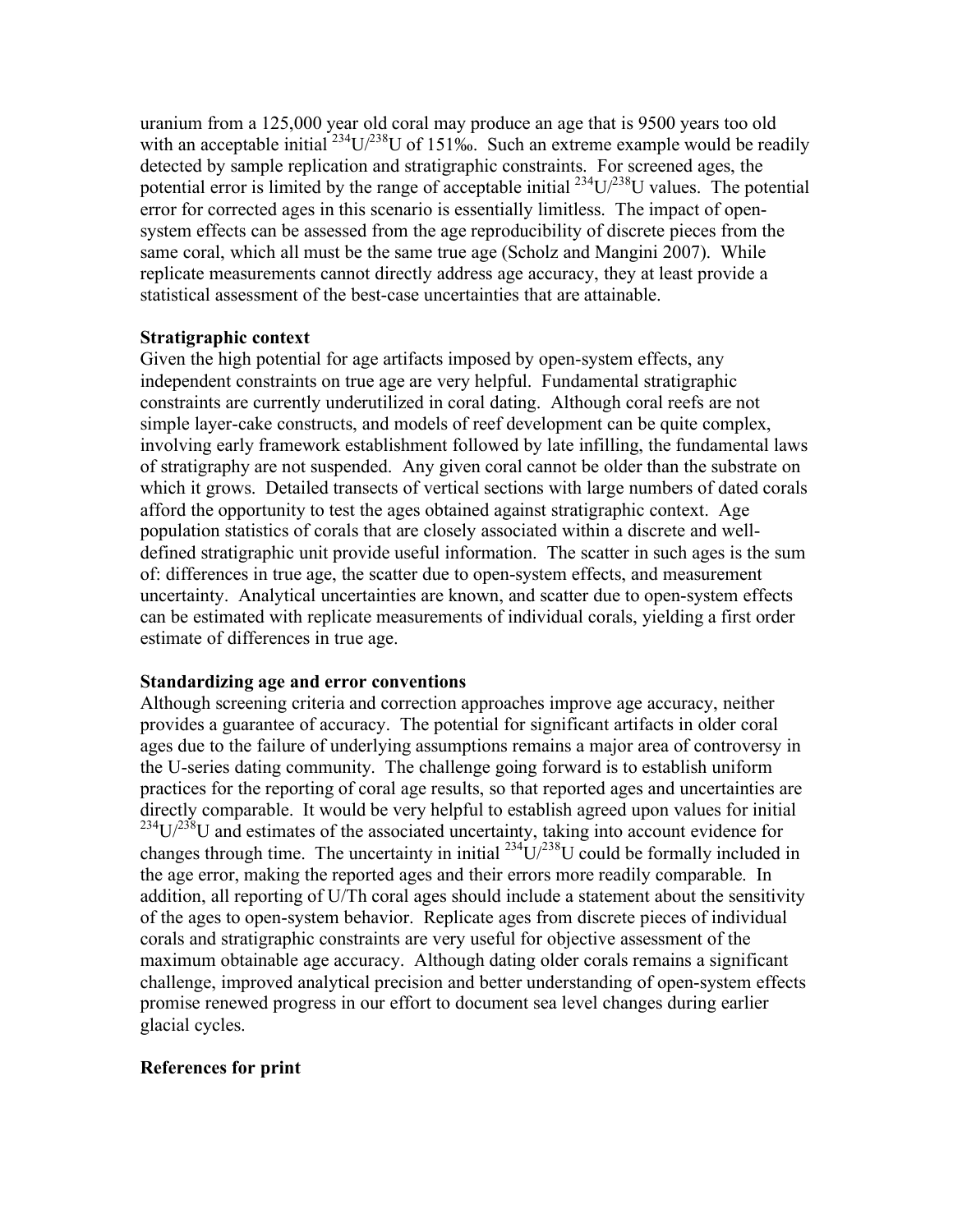- Andersen, M. B., Stirling, C. H., Potter, E.-K., Halliday, A. N., Blake, S. G., McCulloch, M. T., Ayling, B. F. and O'Leary, M. (2008). High-precision U-series measurements of more than 500,000 year old fossil corals. *Earth and Planetary Science Letters* **265**: 229-245.
- Gallup, C. D., Edwards, R. L. and Johnson, R. G. (1994). The timing of high sea levels over the past 200,000 years. *Science* **263**: 796-800.
- Potter, E.-K., Esat, T. M., Schellmann, G., Radtke, U., Lambeck, K. and McCulloch, M. T. (2004). Suborbital-period sea-level oscillations during marine isotope substages 5a and 5c. *Earth and Planetary Science Letters* **225**(1-2): 191-204.
- Scholz, D. and Mangini, A. (2007). How precise are U-series coral ages? *Geochimica et Cosmochimica Acta* **71**: 1935-1948.
- Thompson, W. G., Spiegelman, M. W., Goldstein, S. L. and Speed, R. C. (2003). An open-system model for the U-series age determinations of fossil corals. *Earth and Planetary Science Letters* **210**: 365-381.

#### **References online**

- Henderson, G., M. (2002). Seawater (<sup>234</sup>U/<sup>238</sup>U) during the last 800 thousand years. *Earth and Planetary Science Letters* **199**: 97-110.
- Hughen, K. A., et al. (2004). MarineO4 marine radiocarbon age calibration, 0-26 Cal kyr BP. *Radiocarbon* **46**(3): 1059-1086.
- Richter, F. M. and Turekian, K. K. (1993). Simple models for the geochemical response of the ocean to climatic and tectonic forcing. *Earth and Planetary Science Letters* **119**: 121-131.
- Scholz, D., Mangini, A. and Felis, T. (2004). U-series dating of diagenetically altered fossil reef corals. *Earth and Planetary Science Letters* **218**(1-2): 163-178.
- Villemant, B. and Feuillet, N. (2003). Dating open systems by the 238U-234U-230Th method: application to Quaternary reef terraces. *Earth and Planetary Science Letters* **210**(1-2): 105-118.